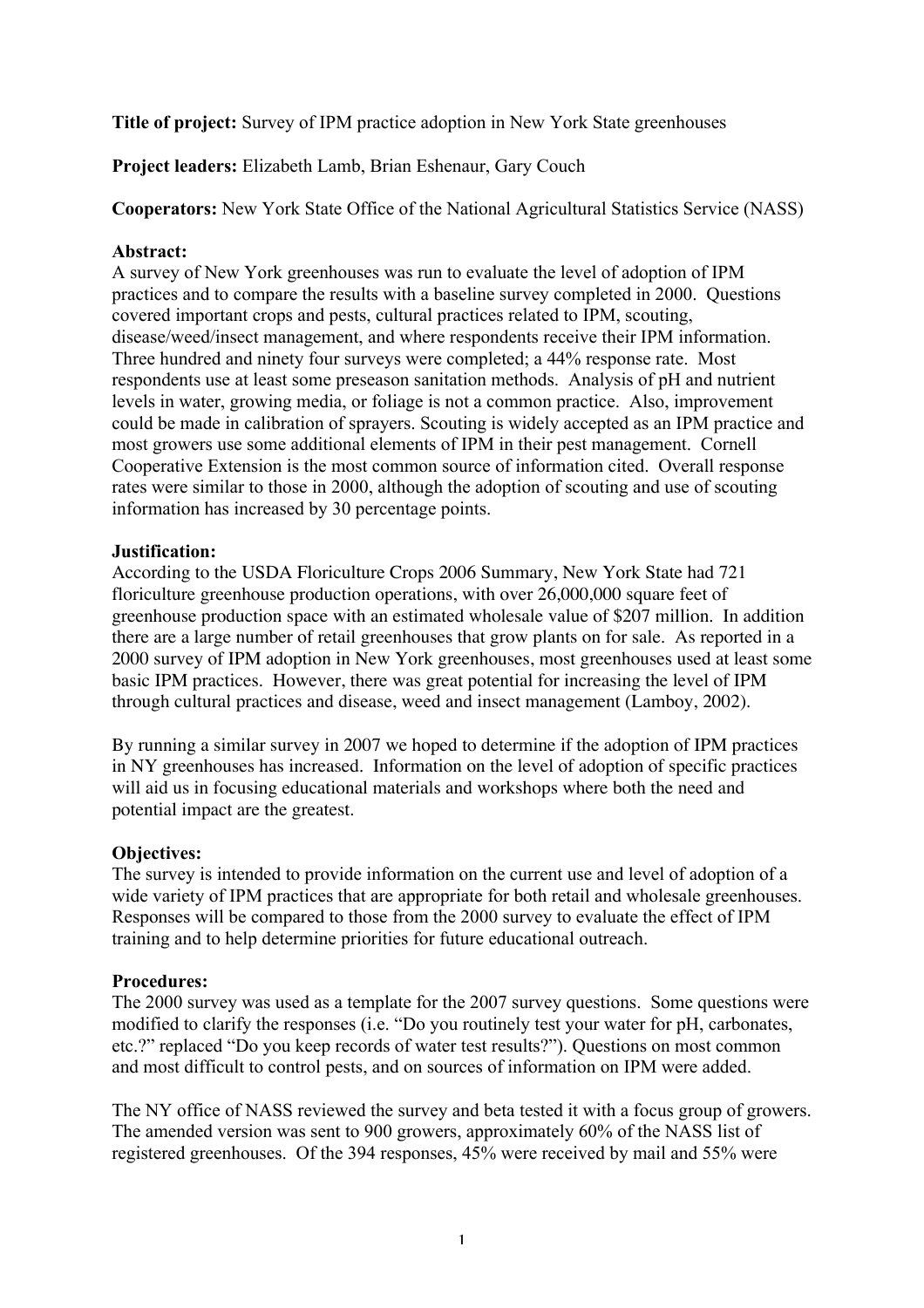based on follow-up phone calls made by NASS. Raw data was sent to the IPM Ornamentals team for analysis.

## **Results**

Responses were collected from 394 greenhouses, a 44% response rate. Peak numbers of responses came from Western New York, the Hudson Valley and Long Island, similar to the distribution of the 2000 survey. Most of the respondent greenhouses were in the small (< 10,000 sq ft) (47%) to medium (>10,000 sq ft, < 1 acre) (40%) size range.

Bedding plants were the most commonly grown crop (85%), followed by vegetable transplants (61%), herbaceous perennials (52%), and flowering potted plants other than poinsettia and chrysanthemum (50%). Less than 50% of the growers reported growing herbs, chrysanthemum, lilies/bulbs, poinsettia, foliage plants, greenhouse vegetables, or cut flowers. The majority of growers ( $>50\%$ ) grew small areas of each crop (1000-5000 sq ft), except those growing poinsettia. Those producing chrysanthemum and poinsettia were most likely to grow a large (> 1 acre) area. The crop pattern was similar in 2000 and 2007, with the exception that there were fewer poinsettias and more greenhouse chrysanthemums grown in 2007.

The most common insect pests were aphids, thrips, fungus gnats and whiteflies (75-43%), which were also considered the most difficult to control. Botrytis and root rots were the most common (43-20%)and most difficult to control diseases (powdery mildew was inadvertently left off the list). All weeds listed were about equal in occurrence, but perennial weeds and algae were considered more difficult to control.

Preseason sanitation practices are commonly followed, with the most common being removing weeds from inside (95%) and outside (81%) the greenhouse, and removing organic debris from floors and benches (87%). The least commonly practiced are using only new pots and flats (49%) and disinfecting the irrigation system (32%). Of those reusing pots and flats, only 56% disinfect them before reuse. Many greenhouses, especially the smaller ones, use hand watering, so there would be no irrigation system to disinfect. However, the positive responses on that question increased 7% from 2000. Also, 7% more respondents (67%) disinfect walls, floors and benches that in 2000.

The majority of respondents <u>do not</u> routinely test their water (60%), monitor salt levels in the potting medium (76%), use foliage or soil analysis to monitor nutrient levels (72%), or routinely calibrate their sprayers (56%). While more respondents in 2000 calibrated their sprayers (57% compared to 44% in 2007), the 2007 respondents calibrated them more often (83% at least once a year vs. 48% in 2000). The majority of respondents do control weeds (98%), inspect plants or cuttings on arrival for diseases and insects (94%), and routinely identify pests before deciding how to treat them (96%). These response rates were all similar in 2000.

Ninety-seven percent of respondents scout for pests, most whenever they are in the greenhouse (52%). In general it was the respondent (77%, usually the owner/manager) who scouted. Few hire an employee  $(7%)$  or use a consultant  $(2%)$  to scout. While only 33% record scouting results, most use knowledge of pests in previous years (44% always, 31% sometimes) to predict problems and base pest management on scouting results (70% always, 25% sometimes). Both are approximately 30 percentage points higher than in 2000.